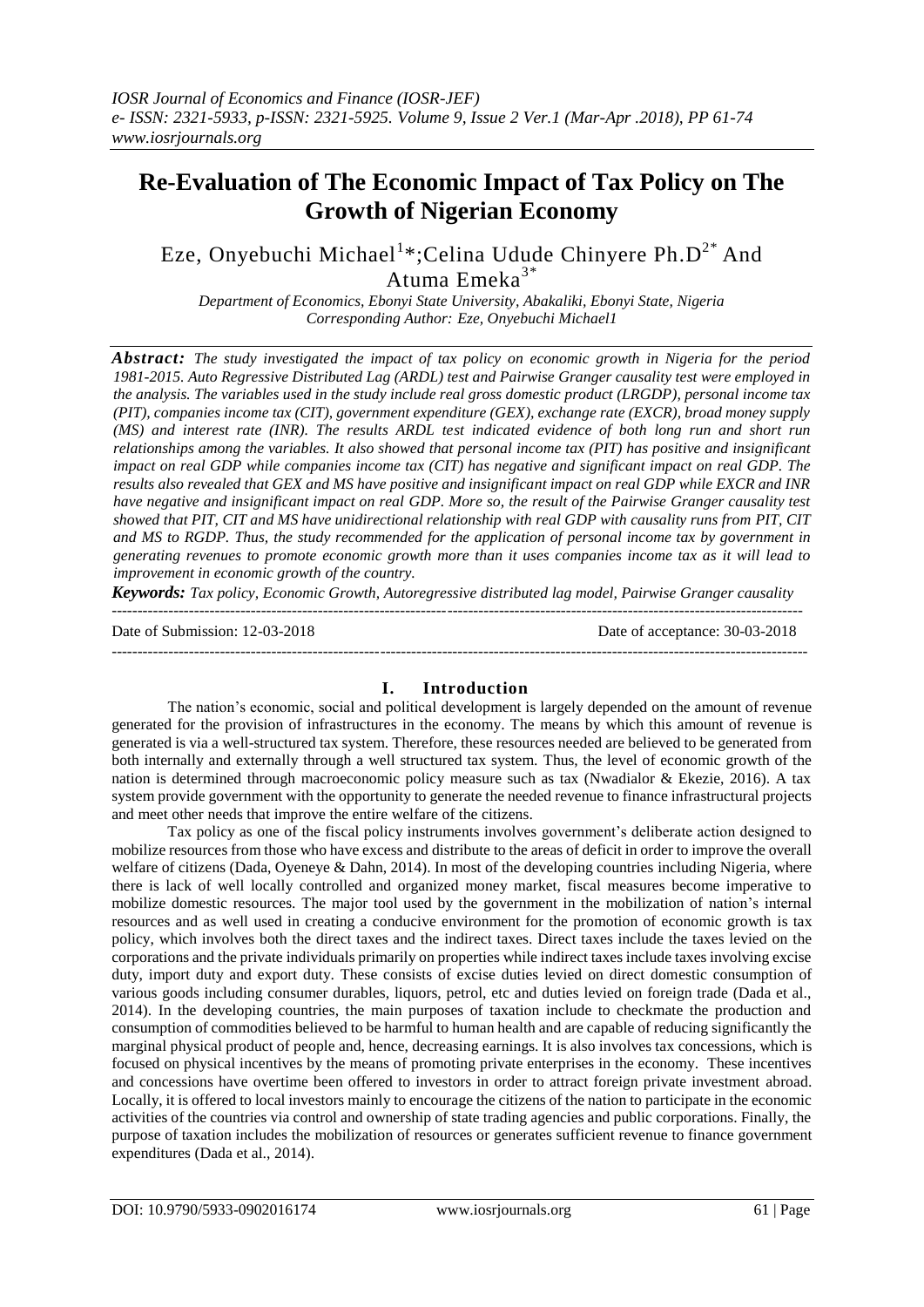Considering the theory of modern school of economics, higher rate of income tax is the necessary conditions for achieving sustainable economic growth. However, this theory contradicted the philosophy of the traditional economics who postulated that low income taxes influences economic development of a nation (Adudu & Ojonye, 2015). Thus, it is important to note here that an optimal tax rate is one which consists of the synthesis between nation's revenue and its economic development. A decreased tax rate results to low government revenue whereas higher tax rate discourages savings and development in the economy. It is also crucial to note that the primary goal of government in governance is to advance the overall welfare of the greater number of the citizens. It is believed that government's productive spending positively affects the economy; hence, it results to improved welfare of the entire citizens. In this view, tax revenue therefore, is the key determinant of government expenditures. Increase or decrease in tax revenue affects government expenditures which in turn, reflect in the level of national output (Adudu & Ojonye, 2015).

In Nigeria, the over reliance on oil revenue led to several reviews in the existing tax laws by the federal government with its objectives involving to bridge the gap between the country and the funding of the needs. The objectives also include attaining improved service delivery to the entire citizens; to ensure that taxation act as an instrument of fiscal policy; to attain efficient and effect tax administration in order to make it more reliable, responsive, skilful and to make convenient to taxpayers. More so, it is reformed to improve on the tax revenue derivable from both the oil and non-oil activities as well as to reduce and manage high rate of tax evasion and avoidance in the country (Gylych, Samira & Abdurahman, 2016). Overtime, tax system has undergone series of reform in Nigeria. The effects of these reforms include the induction of income tax between 1904 and 1925, in addition to autonomy granted to Nigeria Inland Revenue in 1945.

Other reforms experienced by the country in its tax laws include the constitution of the board of Inland Revenue in 1958, the establishment of the petroleum profit tax in 1959 and income tax management of 1961 as well as companies income tax in 1979. More so, the reform also saw the establishment of Lagos State Inland Revenue Department and the Federal Board of Inland Revenue in 1979. Between 1991 and 1992, Federal Inland Revenue Service was established; and between 2001 and 2004, tax policy and administration reforms were amended (Gylych et al., 2016). Today, the Act establishing tax laws in 2004, categorized tax system in Nigeria into personal income tax, companies income tax, value added tax, petroleum profit tax, education tax, excise tariffs, customs, among others. The need for fiscal policy measures in Nigeria have overtime been driven by the macroeconomic objectives of promoting economic growth in the economy, maintaining price levels, improving the balance of payments conditions as well as creating employment in the country. In this view, therefore, Nigeria is in dire need of effective and efficient tax system to generate enough revenue to finance government expenditures and stimulate economic growth of the nation (Confidence & Ebipanipre, 2014).

Taxation may be conceived as a threat to business proposed revenue or people's standard of living; however, to government, taxation is seen as the development-led facilitator. In the development process of a nation, increase in taxation in addition to introduction of new technology leads to continuous economic growth and development. The main goal of taxation is to reduce purchasing power of the people (tax payers) in the form of tax payers relinquishing economic resources control and make them available to the state (Olusanya, Peter  $\&$ Oyebo, 2012). It is the act of manipulating fiscal policy by government of a nation to attain macroeconomic goals. These goals could be an expansionary which seeks to reduce national unemployment, government via tax incentives can stimulate investment in the economy as tax liability on investor's decreases and with more money being available to private sector for investment purposes. It also leads to poverty reduction as more unemployed people become gainfully employed, which in turn, results to economic growth and development. Taxation also ensures redistribution of income and wealth, hence, it is a tool used to achieve socio-economic goals of a country.

Overtime, government of Nigeria knowing full well the importance of taxation has concentrated much in the reviews of tax policies and these have led to the introduction of personal income tax, petroleum income tax, companies income tax, value added tax, excise tariffs, education tax, customs, among others in the Nigeria's tax system. All these were geared towards diversifying the revenue generation base of the country, and mainly to meet the infrastructural and socio-economic development needs of the nation. Taxation as mentioned is a useful fiscal policy instrument that affects revenue generation and other important economic activities such as sustainable economic growth, equitable income distribution, price stability, employment creation and promotion of domestic investment as well as encouraging effective demand in the economy. Nevertheless, tax system does not go without side effect. The problem associated with tax system is on how to determine the optimal rate of tax that is required to generate adequate revenue for infrastructural and socio-economic development without generating high inflation and without affecting aggregate demand in the economy. Sometimes, the government faced the problem of harmonization of tax policies among the federal, states and local governments to avoid multi tax system and conflicting economic policy objectives of the nation. Though tax system is a tool employed to influence economic activities, the distribution of national resources, investment deficits, low economic growth, infrastructural decay, high unemployment and inflation have remained the macroeconomic problems in the economy. As a result, agitations for session among the different ethnic groups have continued to hamper economic activities of the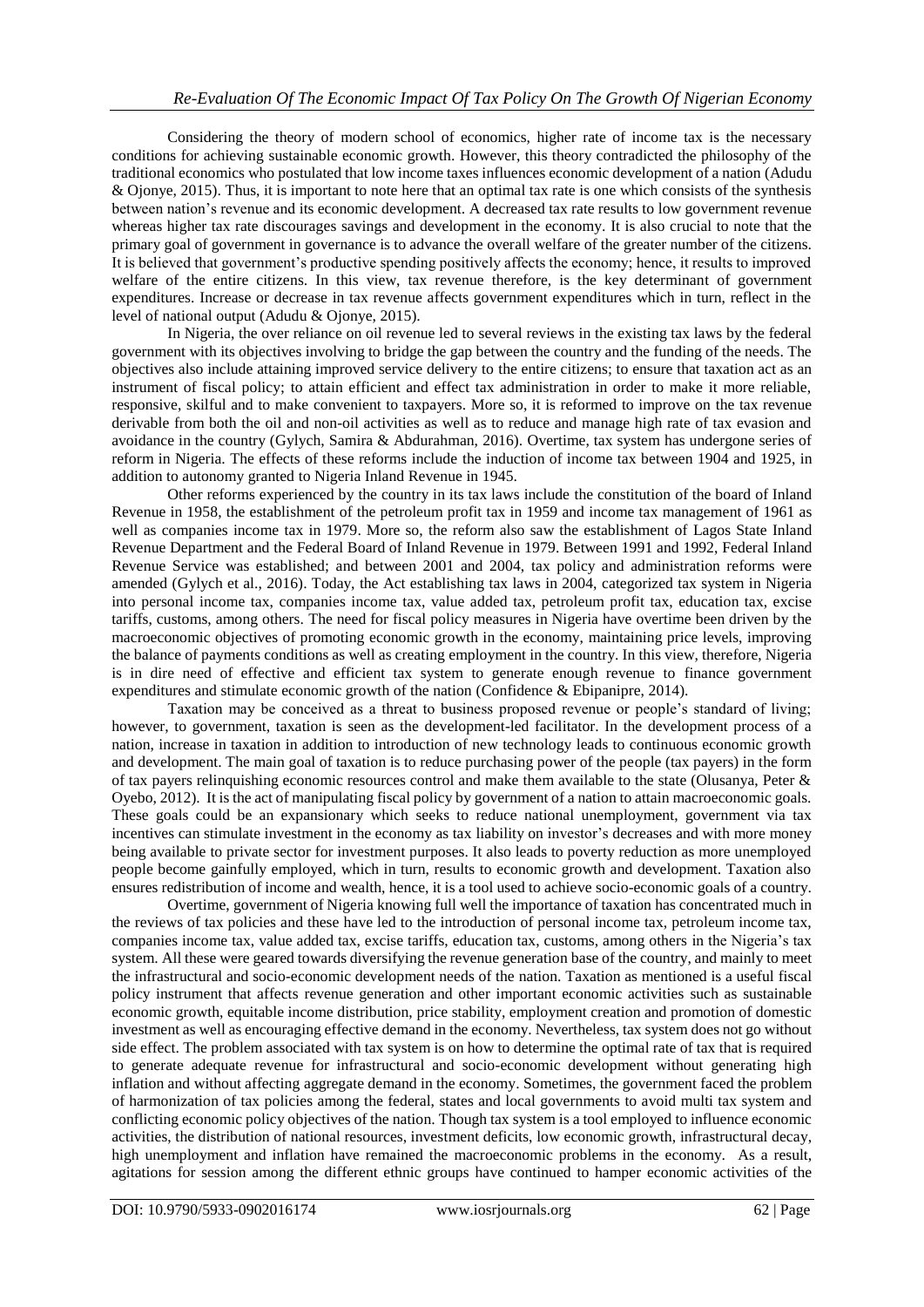nation due to the dissatisfaction in the level of economic development and poverty level in the economy, despite the claim that Nigeria as the most populous country and the largest economy in the continent of Africa. Thus, it is against this view, that this paper investigates the impact of tax policy on economic growth in Nigeria.

# **II. Review Of Related Literature**

## **2.1 Theoretical Review**

There are several theoretical postulations that explain the nexus between tax policy and the behaviors of economic growth in any given economy. The history of economics revealed that taxation is a very crucial instruments employed by government of any country, not only to generate revenues, but also to attain fiscal goals which have direct influence on investment alongside taming the production and consumption of certain goods and services believed to be inimical to human health (Nwadialor & Ekezie, 2016). Taxation is the machinery through which persons or groups of persons contributes in some agreed quantum in order to enable carry out its administrative duties and provides the development needs of the society (Otu & Theophilus, 2013). This implies that payment of tax benefits the entire citizenry and the economy as a whole. Thus, tax can be described as a compulsory contribution imposed by the government on the private sector of the economy. The taxpayers do not receive anything commensurate with the contribution made but they will benefit through the provision of health care delivery, quality education, and safe society (Soyode & Kajola, 2006).

Raymond, Adigwe & Echekoba, 2015) opined that taxation is more than a mere imposition of the compulsory payment involving sums of money by the government, it also involves the sum total of the tax assessment, the imposition of compulsory sums of money by the government on firms and individuals, collection of and accounting for the levied amounts and the keeping and auditing tax records. Accordingly, Onaolapo, Fasina & Adegbite (2013) postulated that tax system provide government an opportunity to mobilized additional revenue required in meeting its pressing obligations. It is the most effective means of mobilizing a country's internal resources and a means of creating a favourable environment to improve economic growth of the nation. Sunday, Arzizeh & Okon (2013) stated that taxation is designed to support the effort of government in discharging its responsibilities for the entire socio-economic welfare of the citizenry. However, the authors argued that while tax policy stands out to be one of the macroeconomic tool used improve the standard of living of the people, circumstances often arise that require selective application of taxation when the economic aim in tax administration is to focus on promote economic growth and increase the level of employment in the country. In this view, tax policy has overtime concentrated on how to attract investments into the developing countries like from foreign investors.

Thus, a well structured tax structure influences movement of people, money as well as materials to invest in a country's domestic economy any part of the world. Several authors hold the belief that a flexible tax policy and incentives attracts investments from foreign countries thereby helping the host country to stem the tide of unemployment in order to improve economic growth. However, often time some countries can being implementing fiscal policy that result in high tax rates with infrastructural development being too poor in the country. This kind of situation unavoidably surfaced in a country where insecurity and political upheaval divert the nation's economic considerations (Sunday et al., 2013). More so, Dada et al. (2014) emphasized that the role of taxes as the instrument of fiscal policy in the management of an economy is enormous both in the form of generating revenues and wealth or income distribution in the country. Therefore, they further argued that market economy leads to income inequality, which in turn, continued to raise wealth-poverty gap as such system progresses; thus, they assert that market system is inefficient in resources allocation in an economy. Therefore, fiscal policy is used by government to allocate resources for the overall welfare benefit of the citizens and as well influences the economic activities of the nation. The key objective of taxation is to raise revenue that would enable the government meet its financial obligation. Despite this objective, the imposition of taxes on people or group of people or firm is meant to reduce wealth-poverty gap in an economy.

Usman & Bilyaminu (2013) also stated when the effective condition necessary for socio-economic development is slow, social contract between a ruling elite and its population based on a political settlement are allowed to collect taxes without excessive coercion in return for delivering basic security and essential public goods. The state-building approach to taxation, therefore, recognizes tax as one of the few core capabilities that any state needs in order to function effectively. Accordingly, Adudu & Ojonye (2015) was of the view that economic and socio-political development of any country depends largely on the amount of revenues generated via taxation for the provision of infrastructures for economic growth. Meanwhile, tax is a compulsory levy which government imposed on the citizens as well as their properties primarily to provide infrastructures for the development of the economy. In the same view, Ogbonna & Appah (2012) stated that tax has to do with an imposition of compulsory levy on citizens and upon their properties by the government on the account of providing social amenities, security and to provide a favourable conditions for achieving the overall economic well-being of the society. They further reiterated that the imposition of taxes are often employed to control the production of certain commodities, control businesses, reduce income inequalities, protect infant industries and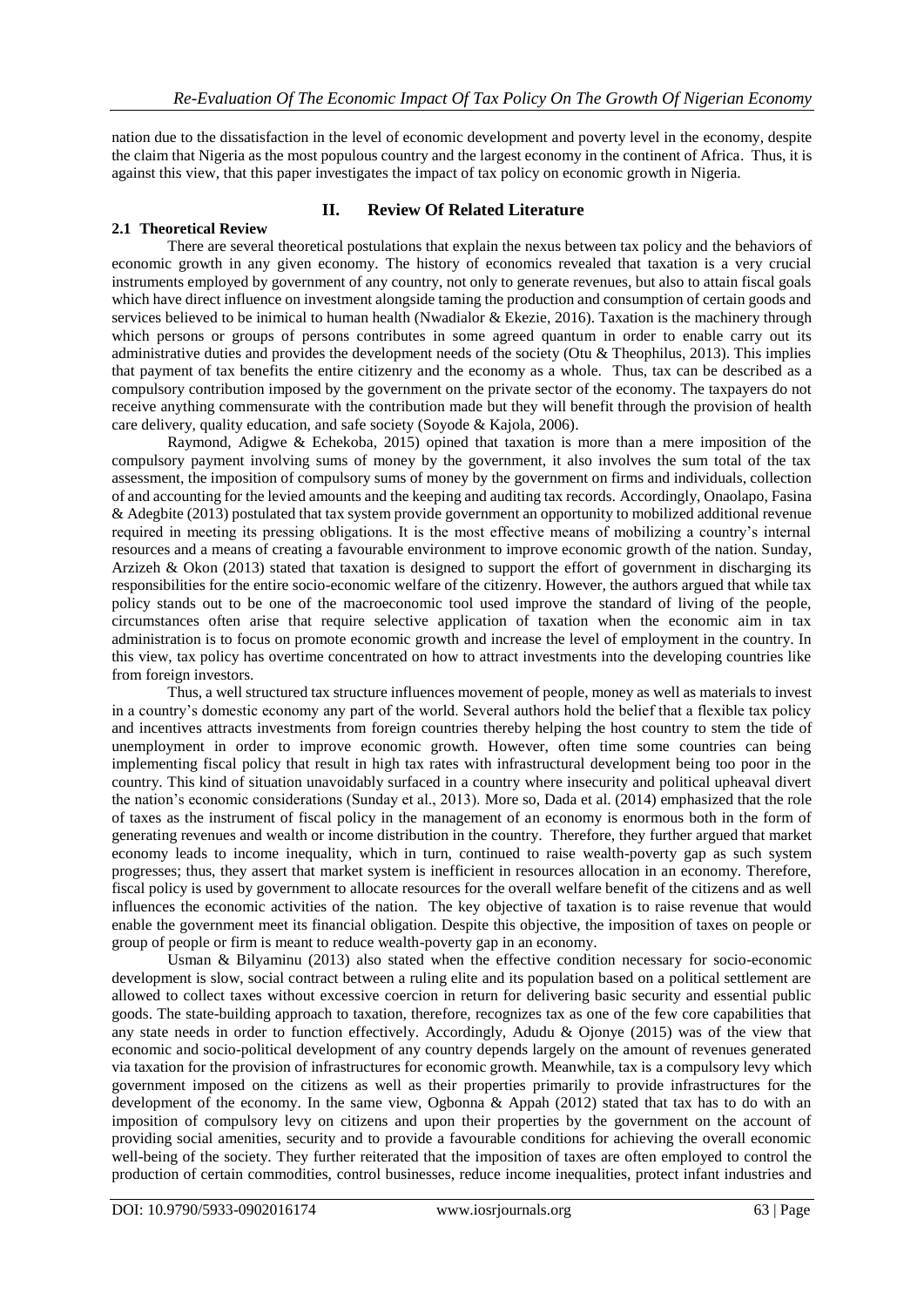curtail high inflation in an economy. As an instrument of fiscal policy, Tosin & Abizadeh (2005) identified five ways in which taxes affects economic growth of a nation. These include; inhibition of investment rate via such taxes as personal income tax, corporate tax and capital gain tax; taxes slows down labour supply growth by disposing labour leisure choice in favour of leisure; tax policy can affect productivity growth by discouraging expenditures on research and development. It can also affect a flow of resources across sectors which can slow down productivity; and high taxes on the supply of labour can negatively affect the efficient use of human capital.

# **2.1 Theories of Taxation**

The taxation theories focused on the activities between tax liability and the nation activities with the main objectives focusing on generating sufficient revenues for the government to finance expenditures as well as provide infrastructural facilities for the welfare improvement of the populace in the society. It is believed that the above reasons justified the tax impositions which enable government to finance the activities of state and as well provide a basis for apportioning the tax burden among the members of the society. In the view of Ogbonna & Appah (2012), the reason for the imposition of taxes is borne on the government effort to finance the nation's activities and provide a basis for apportioning the burden of tax among the members of the society. Bhartia (2009) stated that taxation theory is derived from the assumption that there should no proportional relationship to exist between tax paid and benefits received from the nation activities. In this view, the following theories were reviewed to explain the relationship between tax policy and economic growth in the Nigerian economy.

# **1. Socio-Political Theory of Taxation**

Socio-political theory is one of the taxation theories. The theory opined that those social and political goals should be considered as factors while selecting and imposing taxes on the citizens. Thus, the theory advocated for tax system designed not to serve individuals, but designed to solve the problems of the entire society (Ogbonna & Appah, 2012).

# **2. Expediency Theory of Taxation**

The theory of expediency postulated that every tax proposal must pass through the practicality test. This implies that the expediency goal of taxes must only be the consideration weighing with the authorities in the choice a tax proposal. In this sense, opined that social and economic objectives of the nation as the effects of a tax system should irrelevantly be treated (Bhartia, 2009 cited in Ogbonna & Appeh, 2012).

# **3. Benefit Received Theory of Taxation**

The benefit received theory focused on the assumption that there is existence of relationship between an exchange of tax payers and the nation. According to the theory, the nation provides certain goods and services to the citizens of the country and they in turn, contribute to the costs of the supplies which is proportionate to the received benefits (Bhartia, 2009 cited in Ogbonna & Appeh, 2012). Accordingly, Anyanfo (1996) was of the opinion that the allocation of taxes should be based on the received benefits from government expenditures.

## **4. Cost of Service Theory of Taxation**

The cost service theory shared the same ideology with the benefits received theory. The theory explains the semi-commercial nexus between the citizens and the country to a greater extent. The theory believed that the primary functions of the state include providing basic protective and welfare of the citizens in the society. Hence, the theory advocates that government should scrupulously recover the cost of the services by applying a balanced budget policy (Ogbonna & Appeh, 2012).

## **5. Faculty Theory of Taxation**

The faculty theory of taxation advocates for progressive tax system. The theory postulated that tax should be levied in accordance with one's ability to pay (Anyanfo, 1996 cited in Ogbonna & Appeh, 2012). This simply indicates an attempt to maximize an explicit value judgment concerning the distributive taxes effects. Accordingly, Bhartia, 2009) revealed that that citizens pay taxes because they can, in addition to their relative share in the total burden of tax which are determined by their relative capacity to pay.

## **6 Economic Growth**

Economic growth is defined as a sustained increase in net national product or per capita national output over a long period of time. This therefore, implies that the increase rate of the total output of the country must exceed the population growth rate. More so, the economic growth can also be quantified on the aspect that that the national output should be composed of such goods and services in such manner that it satisfy maximum want of greater number of the citizens. It is determined by natural resources, human resources, technological development and capital formation. The economic growth theories can be examined under the Kaldor model of distribution,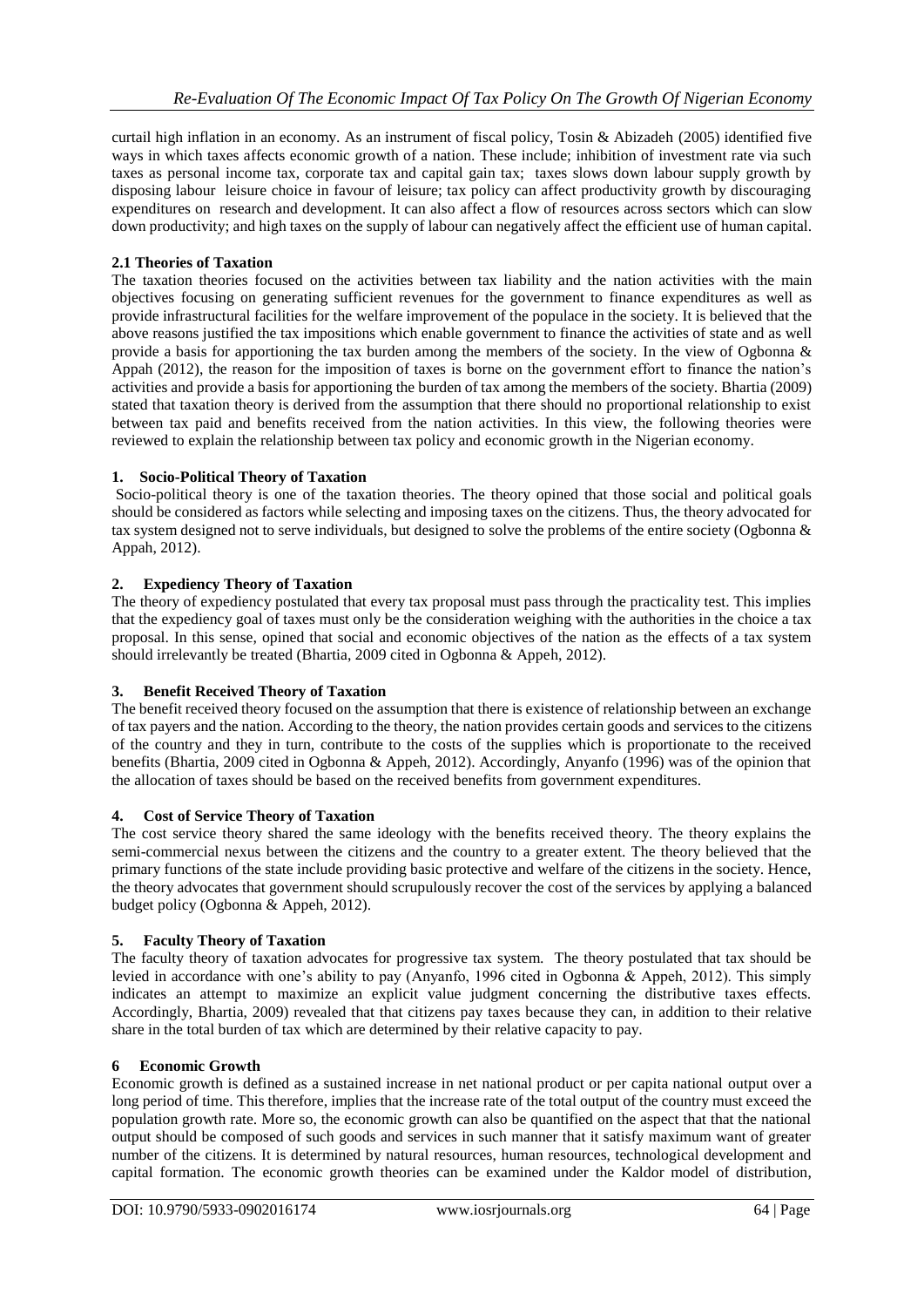Harrod-Domar theory of growth, Joan Robinson's model of capital accumulation, Pasinetti model of profit and growth, Solow model of long run growth and the Neo Classical model of economic growth. The above models of economic growth represent the views of scholars on the most suitable explanation of economic growth in the economy of nations of the world.

## **2.1.1 Structure of Nigerian Tax System**

There is no doubt, Nigerian tax system is largely based on petroleum and trade taxes while indirect and direct taxes such as the value-added (VAT) are broadly ignored (Nwadialor & Ekezie, 2016). This constitutes a structural problem for the nation's tax system. According to Nwadialor & Ekezie (2016), the dominance of informal sectors in the country has made the potential expansion and impact of direct taxes and VAT to be limited in the economy. The limitation of the formal sector is due strong unions which act as pressure groups in order to resist any increase in taxes from gross income. More so, the persistent increase in fiscal deficit in the country has overtime threatened the stability of macroeconomic variables and economic growth prospects thereby making the prospect of tax reform demanding (Nwadialor & Ekezie, 2016). Potentially, value added tax can expand an economy due to its viability; but its impact is limited due to the dominance of the informal sector in the economy.

# **2.1.2 Tax Policy Reforms and Institutional Development in Nigeria**

The economic development of any nation depended to large extent the amount of revenues generated in the economy by the country. In the developing country where there are limited sources of revenues, the need to address the problems of low tax revenues' returns led the government of Nigeria to embark on several reforms to existing tax laws. In this view, Ocran (2009) cited in Nwadialor & Ekezie (2016) stated that the goals of tax reforms in Nigeria involves to ensure taxation, as instrument of fiscal policy ensure the promotion of infrastructure in the public service delivery to the masses; to bridge the broad gap existing between the needed national development and financing the government expenditures; to promote the level of tax that can be derived from the activities of non-oil sector as well as the activities of oil sector; to promulgate efforts geared towards frequent review of the tax laws in the country in order to reduce and manage tax evasion and in some cases total avoidance; and also to improve on the tax administration in order to make it more taxpayers friendly, skillful, reliable and more responsive and to attain other fiscal goals of the nation.

In Nigeria, tax system has over the years undergone several reforms since 1904s. These reforms include the introduction of personal income tax between 1904 and 1926 in Nigeria; in 1945, the tax policy reforms granted autonomy to Nigerian Inland Revenue. Others include the formation of the Inland Revenue Board in 1958; and the promulgation of the petroleum profit tax in 1959. In 1961 tax laws Act, Income Tax Management and the Lagos State Inland Revenue Department were established. By 1979, the laws promulgated the Companies Income Tax Act (CITA). More so, in 1979, the tax laws Act established the Federal Board of Inland Revenue under CITA; and between 1991 and 1992, the Act established the Federal Inland Revenue Service and the tax policy and administration reforms of between 2001 and 2004. In Nigeria, the major types of taxes include excise duty, export duties, petroleum profit tax, personal income tax, companies income tax, capital gains tax, gift tax, sales and purchase taxes, mining rents and royalties, external affairs officers, armed forces, television and wireless radio license, estate stamp duties, football and other betting taxes including Others include entertainment tax, vehicle registration and driver's license fee, property tax, market and trading license fees, and land registration and survey fees (Nwadialor & Ekezie, 2016).

## **2.2 Empirical Review**

Ogbonna & Appah (2012) examined the impact of tax reforms on economic growth in Nigeria for the period 1994-2009 using cointegration test and Granger causality test. The variables used in the investigation include petroleum profit tax, value added tax, companies income tax, education tax, custom and excise duties, personal income tax and gross domestic product. Data for the analysis were sourced from the Federal Inland Revenue Service (FIRS), the Central Bank of Nigeria (CBN) Statistical Bulletin and the office of the Accountant General of the Federation. The study found that tax reforms tax reforms as mentioned above have positive influence on economic growth in Nigeria. Confidence & Ebipanipre (2014) investigated taxation as a tool for economic growth in the Nigerian economy using ordinary least square (OLS) technique for the period 1980-2013. The study employed annual data obtained from the Central Bank of Nigeria (CBN) Statistical Bulletin for variables such as value added tax, corporate income tax and gross domestic product. The discovery of the study revealed that taxation is an instrument of economic growth in Nigeria. Therefore, the study asserts that additional measures are needed by government to ensure that tax evasion and avoidance by taxpayers are highly prevented in the tax administration in the country.

Adudu & Ojonye (2015) examined the impact of tax policy on economic growth in Nigeria for the period of 1990-2011 through the application of Granger causality co integrations method. The study showed that efficient tax reforms enhanced sustainable economic growth in the economy. Thus, the study recommended that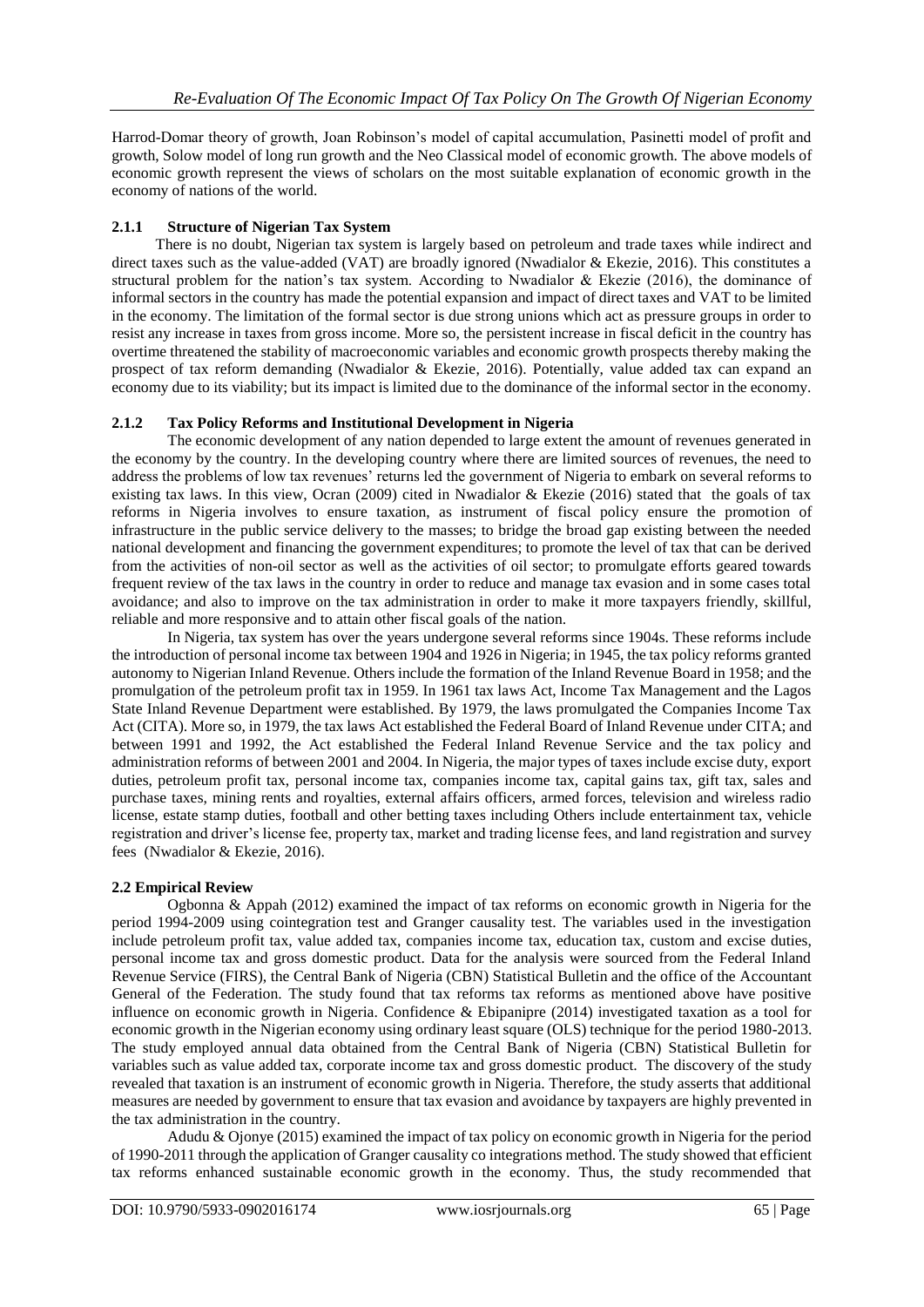government should improve on tax regimes, discourage tax holidays to multi-National companies (MNCs) and diversify the revenue as catalysts for sustainable economic growth and development in the economy. Nwadialor & Ekezie (2016) investigated the effect of tax policy on economic growth in Nigeria from 1994 to 2013 by employing ordinary least square (OLS) on the data sourced from the published report of the FIRS of various years. The variables used in the investigation involve gross domestic product, total tax revenue, direct tax, indirect tax and real gross domestic product. The study discovered that taxes have significant influence on gross domestic product in Nigeria. Similarly, the study revealed that the proportion of indirect to total tax has risen over the years.

Onaolapo, Fasina & Adegbite (2013) empirically studied the effect of petroleum profit tax on economic growth in Nigeria for the period 1970-2010. Multiple regressions were applied in the analysis using data on such variables as gross domestic product, exchange rate and petroleum profit tax. The study showed that exchange rate and petroleum profit tax have significant impacts on gross domestic product in Nigeria. This implies that income generated from the petroleum tax has significant influence on the growth of the Nigerian economy within the period under study. More so, Adegbie & Fakile (2011) assessed the nexus between petroleum profit tax and economic development of Nigeria for the improvement of the welfare of the citizens using chi-square and multiple regression statistical technique. The study revealed that strong correlation exists between petroleum profit tax and economic development in Nigeria. The study also showed evidence of tax evasion and avoidance as the major limitation to income growth while poor tax administration was identified as the problem facing effectiveness and efficiency of source of income, and lack of corporate social responsibilities which is caused by unrest in the oil producing states.

Sunday, Arzizeh & Okon (2013) empirically investigated the impact of tax policy and incentives on foreign direct investment and economic growth in Nigeria using ordinary least square (OLS) on the data collected through structured questionnaire approach. The study acknowledges that many states face pressure to soften investment tax incentives programmes to compete with tax breaks offered elsewhere. The study discovered that tax rates have significant impact on foreign direct investment (FDI) and economic growth in the Nigerian economy. Dada, Oyeneye & Dahn (2014) studied the impact of tax revenue shocks on economic growth in Nigeria for the period 1961-2011 through the application of Johansen cointegration and vector autoregressive model (VAR). The variables employed in the study include gross domestic product, tax revenue, government expenditure and consumer price index. The data on these variables were sourced from the statistical bulletin of the Central Bank of Nigeria published in 2012 and the version 2012 of the World Development Indicators (WDIs). The study revealed that tax revenue shocks positively affect real output and government expenditure. It also showed that tax revenue contributes positively to innovations in government spending and real output from the first year up to the end of the period. The study as well showed that tax revenue shocks have positive effect on long-run economic growth in Nigeria.

Similarly, Usman & Bilyaminu (2013) investigated taxation as an instrument of societal development in Nigeria. The objectives of the study were to assess the nature and size of Kano's hidden economy; to identify those in the hidden economy; and the appropriate approach to tackling such an economy. The study used survey technique though the administration of structured questionnaires. The revealed that informality was a self reported lack of tax compliance in a sample of individuals and businesses who responded to the set issues. The study also discovered that tax compliance is significantly influenced by adequate campaign and judicious utilization of tax funds. Ojochogwu & Stephen (2012) took research on the nexus between the growth of SMEs and the tax policy environment in Nigeria using business sustenance and expansion as indices of growth. Data for the study were collected analyzed through the responses obtained from questionnaires distributed to SMEs in Zaria, North central of Nigeria. The study employed sampling survey by applying non-probability sampling method specifically through judgmental sampling. Spearman's Rank Correlation was employed in the data analysis in the study. The study showed that there is negative significant nexus between taxes and the business' ability to sustain itself and to expand in the economy. Hence, the study revealed a vibrant and flourishing SME sector can be obtained through appropriate tax policy that is encumbrance to the growth of small and medium enterprises.

Zhattau (2013) investigated fiscal policy as engine of economic growth in Nigeria. It conceived economic growth as a powerful engine for generating long term standard of living in a country. Taxation was also viewed as the key determinant of government revenue as well as government expenditure which in turn, serves as crucial channels of transmission between fiscal policy and growth. The study described the effect of review methods in the fiscal policy of Nigeria. The discovery of the study indicated that the various challenges facing fiscal policy and the implementation of tax in Nigeria as well as appropriate method of the implementation of tax in the economy increases the revenue of the country through acceleration of economic growth. Similarly, the study revealed that efficiency of tax system is should not only be dissociated with the appropriate tax laws but also the efficiency and integrity of tax administrators. Raymond, Adigwe & Echekoba (2015) assessed to determine whether tax as an instrument of fiscal policy influence the performance of some selected manufacturing companies in Nigeria through the application of ANOVA. The study also adopted descriptive method and data for the investigation were obtained using six years financial accounts of the selected companies. Finding of the study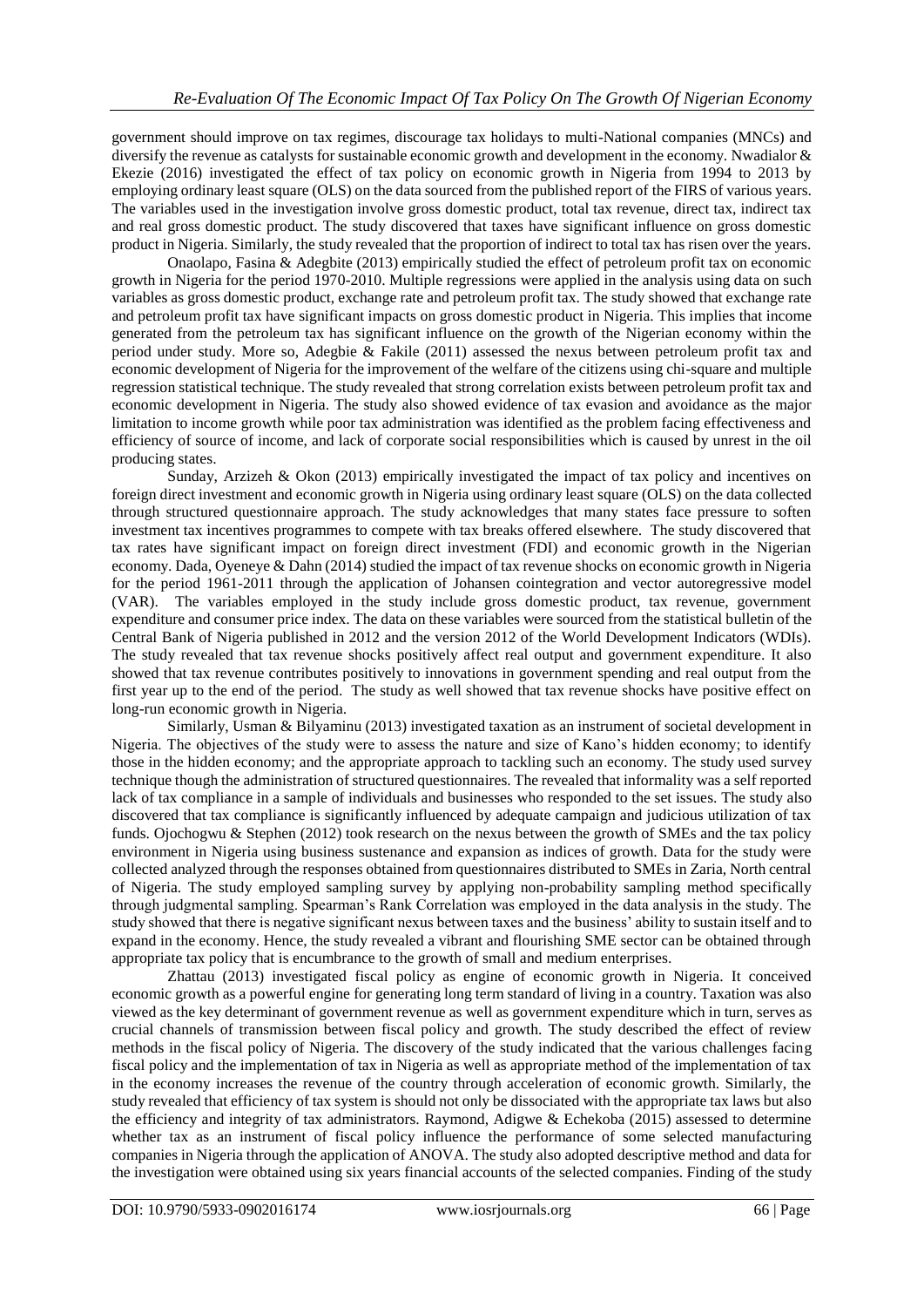showed that Taxation as an instrument of fiscal policy significantly affects the performance of manufacturing companies in Nigeria. This result implies that the amount of tax paid in the country depends on the performance of the companies.

Akintoye & Tashie (2013) examined the effect of tax compliance on economic growth and development in Nigeria with the view that tax revenue is a crucial tool for economic growth and development any developing economies like Nigeria. Hence, the internal generated revenues via taxes go extra mile in providing funds for the provision of public goods. The study used a comparative analysis of the willingness to pay tax by citizens in two states of the federation including Oyo and Lagos States. Data for the investigation were collected through the structured questionnaires and were analyzed using frequencies, percentages and Chi-square technique. The study revealed that many Nigerians are complying with tax payment and that the willingness of citizens to pay tax in Lagos State is significantly higher than that of Oyo State. This implies that tax compliance affect economic growth of Nigeria positively. Otu & Theophilus (2013) examined the effect of tax revenue on economic growth in Nigeria from 1970 to 2011 through the application of Ordinary Least Square (OLS) technique. The study indicated that tax revenue positively affect the growth of the Nigerian economy. Similarly, the study found that labour force, domestic investment and foreign direct investment have significant positive influence on economic growth in Nigeria.

John & Suleiman (2014) examined the effect of value added tax on the economic growth in Nigeria using ordinary least square (OLS) approach. The study indicated that value added tax (VAT) has significant contribution to the government total tax revenue as well as the economic growth in Nigeria. Akwe (2014) investigated the influence of non-oil tax revenue on economic growth in Nigeria for the period 1993-2012 through the application of ordinary least square (OLS) regression approach. The study showed that non-oil tax revenue has positive influence on economic growth of Nigeria. Cornelius, Ogar & Oka (2016) studied the impact of tax revenue on economic growth in Nigeria using ordinary least square (OLS) method of regression. The variables employed in the investigation include gross domestic product, petroleum profit tax, company income tax and non oil revenue. Data for the study were obtained the statistical bulletin of the Central Bank of Nigeria (CBN). The study showed that petroleum profit tax and non-oil revenue have significant impact on economic growth of Nigeria. The results also indicated that company income tax has insignificant influence on the growth of Nigerian economy. Adamu (2014) investigated the impact of tax incentive on economic growth in Nigeria using survey method and content analysis. Data for the study were collected from both primary and secondary sources and analyzed using chi-square test. The study found that tax incentive promote economic growth and industrial development in Nigeria within the period reviewed.

Margaret, Charles & Gift (2014) empirically examined the impact of Taxation on economic growth in Nigeria for the period 1994-2012 using Granger causality test. The study disaggregated taxation into personal income tax, value added tax, petroleum profit tax and company income tax with gross domestic product being used as the parameter for measuring growth of the economy. The study found that taxation has positive significant impact on economic growth of Nigeria within the period studied. Gylych, Samira & Abdurahman (2016) examined the influence of tax reforms on economic growth in Nigeria for the period 1986-2012 using ordinary least square (OLS) technique. Data for the study were obtained from the publications of the Central Bank of Nigeria publications, Federal office of statistics, Federal Inland Revenue Service text book both the published and unpublished thesis. The results showed that tax reforms have significant positive influence on economic growth. Therefore, the study concluded that favourable tax reforms leads to improvement on the revenue generating capacity of government to carry out socially desirable activities that results to economic growth on the basis of real output and per capita incomes.

Okoh, Onyekwelu & Iyidiobi (2016) used simple linear regression approach to investigate influence of petroleum profit tax on economic growth of petroleum profit tax on economic growth in Nigeria from 2004 to 2015. The variables used in the study include gross domestic product and petroleum tax revenue. Data were collected from the statistical bulletin of the Central Bank of Nigeria and the publication of the Federal Statistical Bureau. Finding of the study indicated that petroleum profit revenue has significant positive influence on gross domestic product in Nigeria. Ebiringa & Emeh (2012) examined analyzed the effect of forms of tax on the economic growth in Nigeria for the period 1985-2011 using econometric analysis. The study showed that custom and exercise duties are the key determinant factors of economic growth in Nigeria while however; they have inverse relationship and significant to gross domestic product. Uche & Okelue (2017) empirically examined the influence of fiscal policy variables on the economic growth in sub-Saharan African countries using fixed effect model. Data for the investigated were gathered from sub-Saharan African countries in panel least squares. The study discovered that government unproductive and productive expenditures, distortionary and non-distortionary taxes significant affect economic growth in sub-Saharan African countries. More so, the study revealed that budget balances of sub-Saharan African countries insignificantly and positively affect the economic growth of sub-Saharan African countries.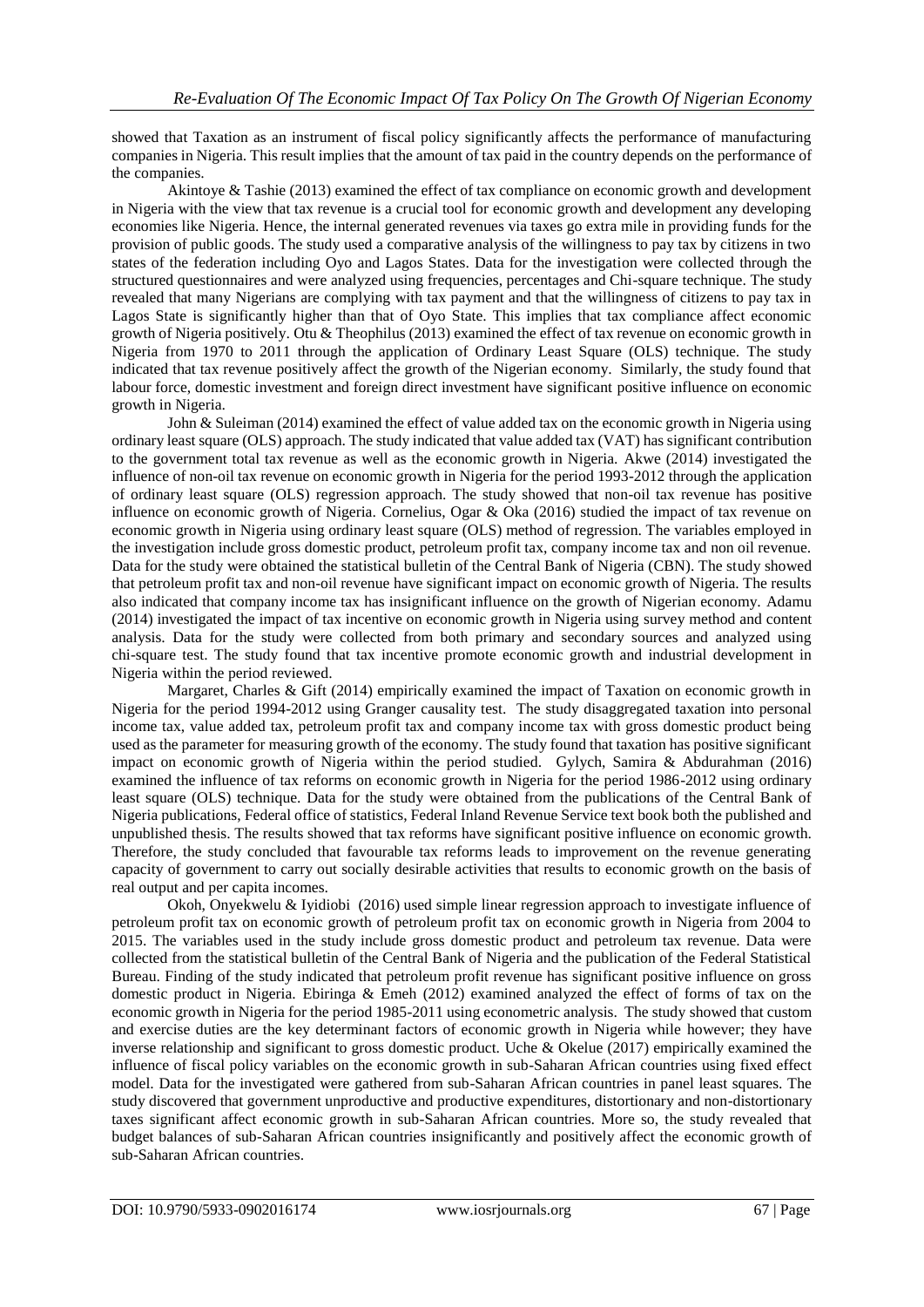Onakoya, Afintinni & Ogundajo (2017) examined the impact of taxation on economic growth in Africa for the period 2004-2013 using Levin et al. test, Im, Pesaran and Shin W-stat tests and Hausman test to determine the appropriate estimator between Fixed and Random Effect. The study discovered that that tax revenue has positive and significant influence on gross domestic product and as well promotes economic growth in Africa. Thus, high and weak levels of taxation are favourable to economic growth as upheld by the economic effect of Ibn Khaldun's theory on taxation, which approves the positive impact that lower tax rate have on work, output and economic performance. Matthew, A. A. (2014) studied the impact of tax revenue on economic growth in Nigeria using Chi-square statistical tool of analysis alongside descriptive survey design and simple random sampling technique in the selection of the sample size. The results showed that that tax revenue has significant impact on the implementation of government budget in Nigeria. More so, the study indicated that tax administrative system affected the revenue generated in Nigeria significantly, and also that tax evasion affected the revenue generation of government significantly in the economy. Similarly, the study revealed that lack of training of the officers of tax administrators significantly affected government revenue generation in Nigeria. Afuberoh & Okoye (2014) studied the impact of impact of taxation on revenue generation in Nigeria, with reference to FCT and some selected states in the country using regression analysis. The study found that taxation has significant effect on revenue generation and that taxation has significant influence on gross domestic product in Nigeria.

#### **2.1 Gap in Literature**

This study is an improvement on other studies undertaken on the topic and other related topic under investigation. The study reviewed various empirical studies in order to support to this study. In the empirical reviews, the study disaggregated tax policy to include personal income tax and companies income tax which other studies ignored in their investigations. More so, the study employs Auto Regressive Distributed Lag (ARDL) which is more advanced econometric test against ordinary least square (OLS) and chi-square widely used by other studies. Similarly, most of the works reviewed focused more on the aggregate tax revenue and economic growth with little considering tax policy with the disaggregated tax revenues and economic growth in Nigeria. Thus, it is against this established gap and the desire to contribute to knowledge in literature that motivated this research.

# **III. Methodology**

In order to effectively investigate the impact of tax policy on economic growth in Nigeria for the period 1981-2015, the study utilized unit root test through the application of Augmented Dickey-Fuller (ADF) stationarity test, Auto Regressive Distributed Lag (ARDL) model, and Pairwise Granger causality test in the analysis. The stationarity test is employed to examine the level of integration of the time series used in the study. More so, ARDL model is utilized to investigate the long run and short run coefficients of the variables of the study. On the other hand, The Pairwise Granger causality is engaged in the study to determine the nature causal relationship between tax policy and economic growth in Nigeria. The variables employed in the modelling of the study involves real gross domestic product (RGDP), personal income tax (PIT), companies income tax (CIT), government expenditure (GEX), exchange rate (EXCR), broad money supply (M2) and interest rate (INR). Data for these variables are obtained from the statistical bulletin of the Central Bank of Nigeria, Federal Inland Revenue Service publication and National Bureau of Statistics (NBS) of various publications ranging from 1981 to 2015.

## **3.1 Model Specification**

The model specified for this study followed the lead of Margaret et al. (2014) modeling. The study modeled gross domestic product with respect to disaggregated tax policy including personal income tax, value added tax, petroleum profit tax and company income tax. In this investigation, the study modified the model to include real gross domestic product (RGDP) as the dependent variable while personal income tax, companies income tax, value added tax, net export, government investment expenditure, private investment expenditures and exchange rate were employed as the explanatory variables. Thus, the following model in functional form illustrates the relationship between tax policy and economic growth in Nigeria.

 $RGDP = f(PIT, CIT, GEX, EXCR, MS, INR)$ 

1 Where;

RGDP is the real gross domestic product, PIT is the personal income tax, CIT is the companies income tax, GEX is the government expenditure, EXCR is the exchange rate, MS is the broad money supply and INR is the interest rate while f is the functional notation.

In linear function, it is specified as:

$$
RGDP_t = \lambda_0 + \lambda_1 PIT_t + \lambda_2 CIT_t + \lambda_3 GEX_t + \lambda_4 EXCR_t + \lambda_5 MS_t + \lambda_6 INR_t + e_t
$$

Where;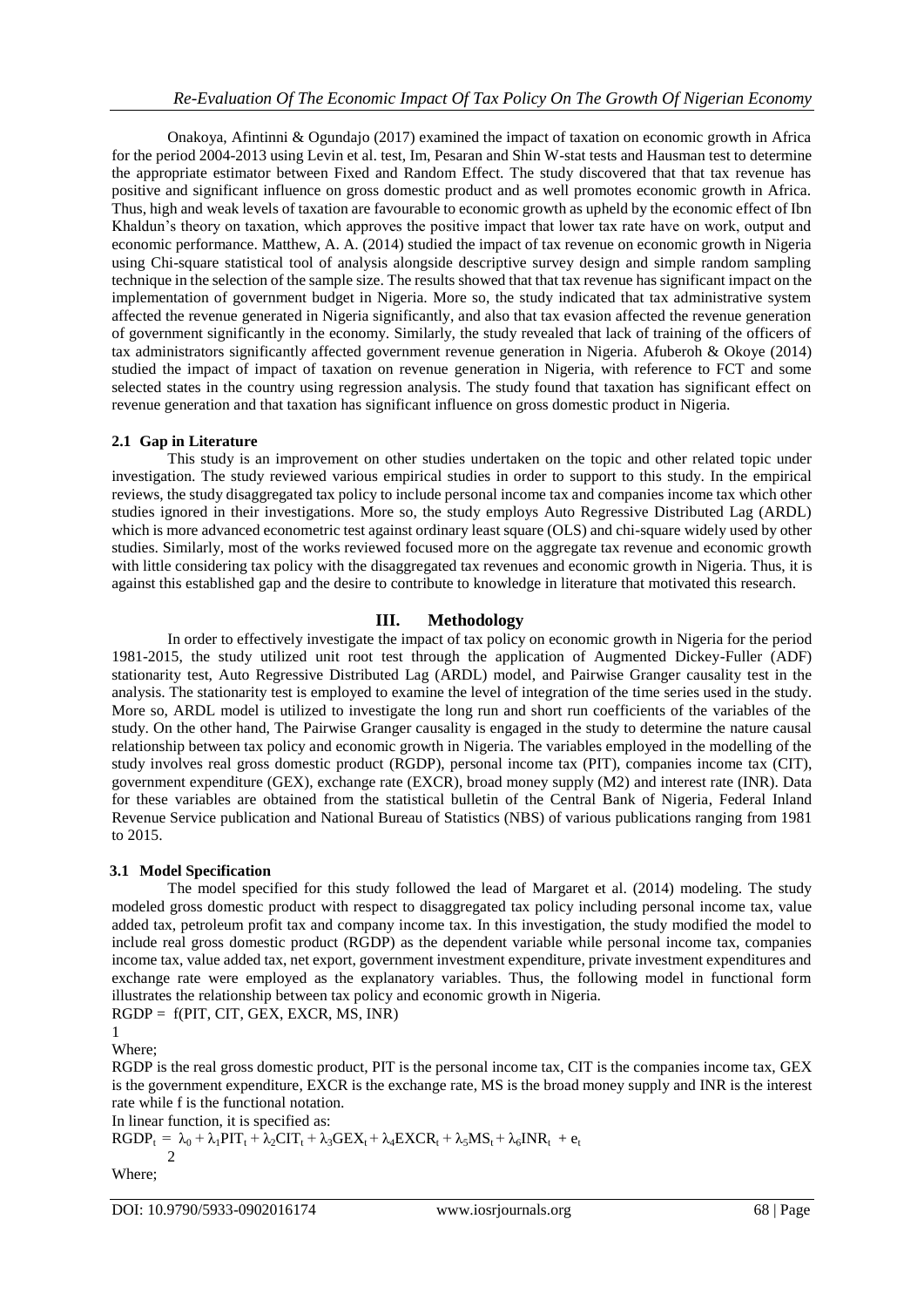RGDP is the dependent variable while PIT, CIT, GEX, EXCR, MS and INR are the explanatory variables;  $\lambda_0$  is the constant term,  $\lambda$  is are the coefficients of the regression equations while  $e_t$  is the stochastic variable.

#### **3.2 A Priori Expectation**

Theoretically, it is expected that personal income tax, companies income tax, government expenditure, exchange rate and broad money supply would have positive relationship with real gross domestic product while interest rate is expected to have negative relationship with real GDP in Nigeria.

#### **IV. Results And Discussion**

This section of the study focused on the presentation of the estimated results and consequently, discusses the results in line with the objectives of the study.

#### **4.1 Unit Root Test**

This test is employed to investigate the presence of unit root in the variables under study through the application of the Augmented Dickey-Fuller (ADF) unit root test with or without trend and intercept. The results are illustrated in the table 1 below.

|  |  | Table 1: ADF Unit Root Test on Monetary variables and Net Export |  |  |
|--|--|------------------------------------------------------------------|--|--|
|--|--|------------------------------------------------------------------|--|--|

|  | Trend and Intercept |  |
|--|---------------------|--|
|  |                     |  |

| Level            |                      |                   |                      | <b>First Difference</b> |                |      |
|------------------|----------------------|-------------------|----------------------|-------------------------|----------------|------|
| <b>Variables</b> | <b>ADF</b> Statistic | 5% Critical Value | <b>ADF Statistic</b> | 5% Critical Value       | <b>Remarks</b> |      |
| LRGDP            | $-0.558959$          | $-2.951125$       | $-5.500945$          | $-2.954021$             | Stationary     | I(1) |
| <b>LPIT</b>      | $-0.646149$          | $-2.951125$       | $-5.860625$          | $-2.954021$             | Stationary     | I(1) |
| <b>LCIT</b>      | $-0.896063$          | $-2.954021$       | -9.754072            | $-2.954021$             | Stationary     | I(1) |
| LGEX             | $-1.044285$          | $-2.951125$       | $-7.075043$          | $-2.954021$             | Stationary     | I(1) |
| <b>LEXCR</b>     | $-2.287258$          | $-2.951125$       | -5.745783            | $-2.954021$             | Stationary     | I(1) |
| <b>LMS</b>       | $-0.762918$          | $-2.954021$       | $-3.172998$          | $-2.954021$             | Stationary     | I(1) |
| <b>INR</b>       | $-3.030411$          | $-2.951125$       | $-7.981873$          | $-2.954021$             | Stationary     | I(1) |

**Source:** Researcher's compilation from E-view 9

Table 1 above illustrates the results of ADF stationarity test between real gross domestic product and its determinants. From the results, the estimation showed that all the variables including LRGDP, LPIT, LCIT, LGEX, LEXCR, and LMS except INR were non-stationary at level; however, all the variables became stationary after first differencing. This claim is evidenced by the ADF statistic and the critical values of the various variables. Therefore, the attainment of integration of the same order among the series implies that the variables possessed long run properties. It as well means that their variance, mean and covariance are constant overtime. Thus, they are due to be used in the investigation as they do not contain unit root at this level.

#### **4.2 Auto Regressive Distributed Lag (ARDL) Bounds Cointegration Tests**

ARDL Bounds test is the estimation procedure which deals with the analysis of the long run relationship and short run dynamic interactions among the underlying variables. This model was developed by Pesaran & Shin (1999) in order to investigate the long run relationship and short run dynamic interactions among various variables. The model requires that all the series must not be integrated of the same order for it to be applied in a study. Thus, it can be applied even when the variables are integrated of order one, order zero or fractionally integrated. ARDL model is relatively more efficient even when the size of the data is so small and finite. According to Harris & Sollis (2003), the technique ensures unbiased estimation results of the long run model. The model of ARDL is expressed as:

 $\Delta y_t = \beta_0 + \sum \beta_i \Delta y_{t-i} + \sum \gamma_j \Delta x_{1t-j} + \sum \delta_k \Delta x_{2t-k} + \theta_0 y_{t-1} + \theta_1 x_{1t-1} + \theta_2 x_{2t-1} + e_t$  17 Meanwhile, results ARDL are shown below.

|  |  | Table 2: ARDL Bounds Cointegration Test between Tax policy variables and Economic Growth |  |  |  |  |
|--|--|------------------------------------------------------------------------------------------|--|--|--|--|
|  |  | Dependent Variable: LRGDP                                                                |  |  |  |  |

| <b>Variable</b> | <b>Coefficient</b> | <b>Std. Error</b> | t-Statistic | Prob.* |
|-----------------|--------------------|-------------------|-------------|--------|
| $LRGDP(-1)$     | 0.924425           | 0.163236          | 5.663115    | 0.0000 |
| $LRGDP(-2)$     | $-0.361459$        | 0.191788          | -1.884680   | 0.0716 |
| <b>LPIT</b>     | 0.011191           | 0.023532          | 0.475576    | 0.6387 |
| <b>LCIT</b>     | $-0.093344$        | 0.024216          | -3.854594   | 0.0008 |
| <b>LGEX</b>     | 0.116189           | 0.080564          | 1.442187    | 0.1622 |
| LEXCR           | -0.031286          | 0.033654          | -0.929625   | 0.3618 |
| LMS             | 0.073871           | 0.081560          | 0.905729    | 0.3741 |
| <b>INR</b>      | $-0.004133$        | 0.003866          | -1.069095   | 0.2957 |
| C               | 1.921115           | 0.806131          | 2.383131    | 0.0254 |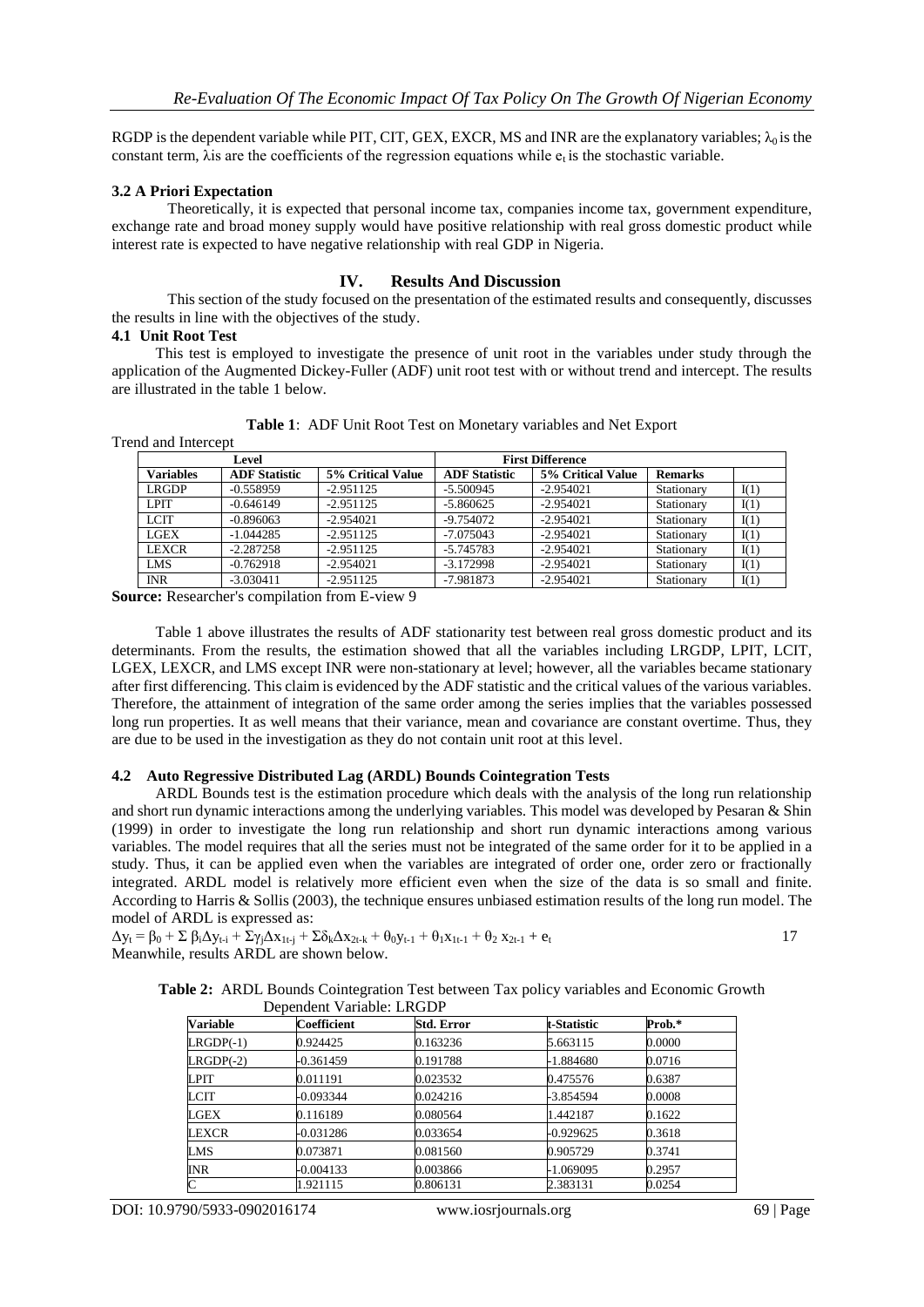| R-squared                 | 0.984597 | Mean dependent var    | 6.076082    |
|---------------------------|----------|-----------------------|-------------|
| <b>Adjusted R-squared</b> | 0.979462 | S.D. dependent var    | 0.417888    |
| S.E. of regression        | 0.059888 | Akaike info criterion | -2.565689   |
| Sum squared resid         | 0.086077 | Schwarz criterion     | $-2.157550$ |
| Log likelihood            | 51.33387 | Hannan-Quinn criter.  | $-2.428363$ |
| <b>F-statistic</b>        | 191.7616 | Durbin-Watson stat    | 1.897275    |
| Prob(F-statistic)         | 0.000000 |                       |             |

**Source:** Researcher's compilation from E-view 9

Table 2 above depicts the results of ARDL bounds cointegration test between tax policy variables and economic growth. The results showed that personal income tax (LPIT) at lag zero (current year) has positive and insignificant influence on real gross domestic (LRGDP) while companies income tax (LCIT) lagged at current year has negative and significant influence on real gross domestic product (LRGDP). These claims are evidenced by the coefficients and p-values of the variables under consideration. From the results, the coefficients of LPIT and LCIT are 0.011191 and -0.093344 while their respective p-values include 0.6387 and 0.0008. Similarly results showed that LGEX and LMS lagged at current period have positive and insignificant impact on real GDP while exchange rate and interest rate (INR) at lag zero have negative and insignificant impact on real gross domestic product (LRGDP). These are evidenced by the coefficients and p-values of the variables under investigation. From the results, the coefficients of LGEX, LEXCR, LMS and INR are 0.116189, -0.031286, 0.073871, and -0.004133 with the associated p-values being 0.1622, 0.3618, 03741 and 0.2957 respectively. These results are in accordance with the findings of Ogbonna & Appah (2012), Confidence & Ebipanipre (2014), Onaolapo, Fasina & Adegbite (2013), Adegbie & Fakile (2011), Sunday, Arzizeh & Okon (2013), Zhattau (2013), Otu & Theophilus (2013), John & Suleiman (2014), Adamu (2014), Margaret, Charles & Gift (2014), Gylych, Samira & Abdurahman (2016) and Okoh, Onyekwelu & Iyidiobi (2016) who investigated taxation and economic growth in various countries and found that taxation has positive influence on economic growth. However, the results negate the finding of Negative: Ogar & Oka (2016) who carried similar study and found that taxation does not have significant influence on economic growth in the country.

Furthermore, F-statistic is 191.7616 whereas the Prob(F-statistic) is 0.000000 which implies that the joint influence of the explanatory variables on the explained variable is statistically significant. More so, the results indicate multiple coefficient determination,  $R^2$  of is 0.984597, which implies that 98.5% of the changes in real gross domestic product (LRGDP) are accounted for by the explanatory variables including LPIT, LCIT, LGEX, LGEX, LEXCR, LMS and INR whereas the remaining 1.5% is attributed to other variables excluded from the model. The results also showed Durbin Watson (DW) statistic of 1.897275. DW's lower limit (dL) is 1.271, while the upper limit is 1.651. Hence, since the DW statistic of 1.897275 is greater than the upper limit value of 1.651, the study concludes that serial correlation is not found in the model. In order to confirm this claim, Breusch-Godfrey serial Correlation LM test was conducted. From the results, the indicated Observed R-squared value is 0.006781 whereas the Prob.Chi-Square is 0.9966. Thus, since the Prob.Chi-Square value exceeds 5% critical value, the study accepts the early assertion and concludes that there is no serial correlation in the model of the study.

To test for the model specification, the study employed Ramsey RESET test in the investigation. The results showed t-statistic and F-statistic values of 1.397063 and 1.951786 respectively with their associated p-value being 0.1757. Since the p-value exceeds 5% critical value, the study concludes that the model specification is well specified and can be used in investigation. Similarly, the study tested for normality distribution of the data series employed in the estimation using Jarque-Bera test. From the results, the Jarque-Bera result is 5.041277 whereas the p-value is 0.080408, which is greater than the 5% level of significance. Thus, since the p-value is greater than the 5% level of significance, the study concludes that the data series used in the investigation are normally distributed after logging the variables. Lastly, the study tested for presence of homoscedasticity using heteroscedasticity test: ARCH approach. The results obtained indicated evidence of homoscedastic in the model. The results showed Obs\*R-squared value of 0.533687 and a prob.Chi-Square value of 0.4651, which is also greater than 5% critical value.

**Table 3:** ARDL Short-run and Long-run Coefficients Tests between Tax policy and Economic Growth **Short Run Coefficients**

| <b>Variable</b> | Coefficient | <b>Std. Error</b> | t-Statistic | Prob.  |  |
|-----------------|-------------|-------------------|-------------|--------|--|
| $D(LRGDP(-1))$  | 0.361459    | 0.191788          | 1.884680    | 0.0716 |  |
| D(LPIT)         | 0.011191    | 0.023532          | 0.475576    | 0.6387 |  |
| D (LCIT)        | -0.093344   | 0.024216          | -3.854594   | 0.0008 |  |
| D(LGEX)         | 0.116189    | 0.080564          | 1.442187    | 0.1622 |  |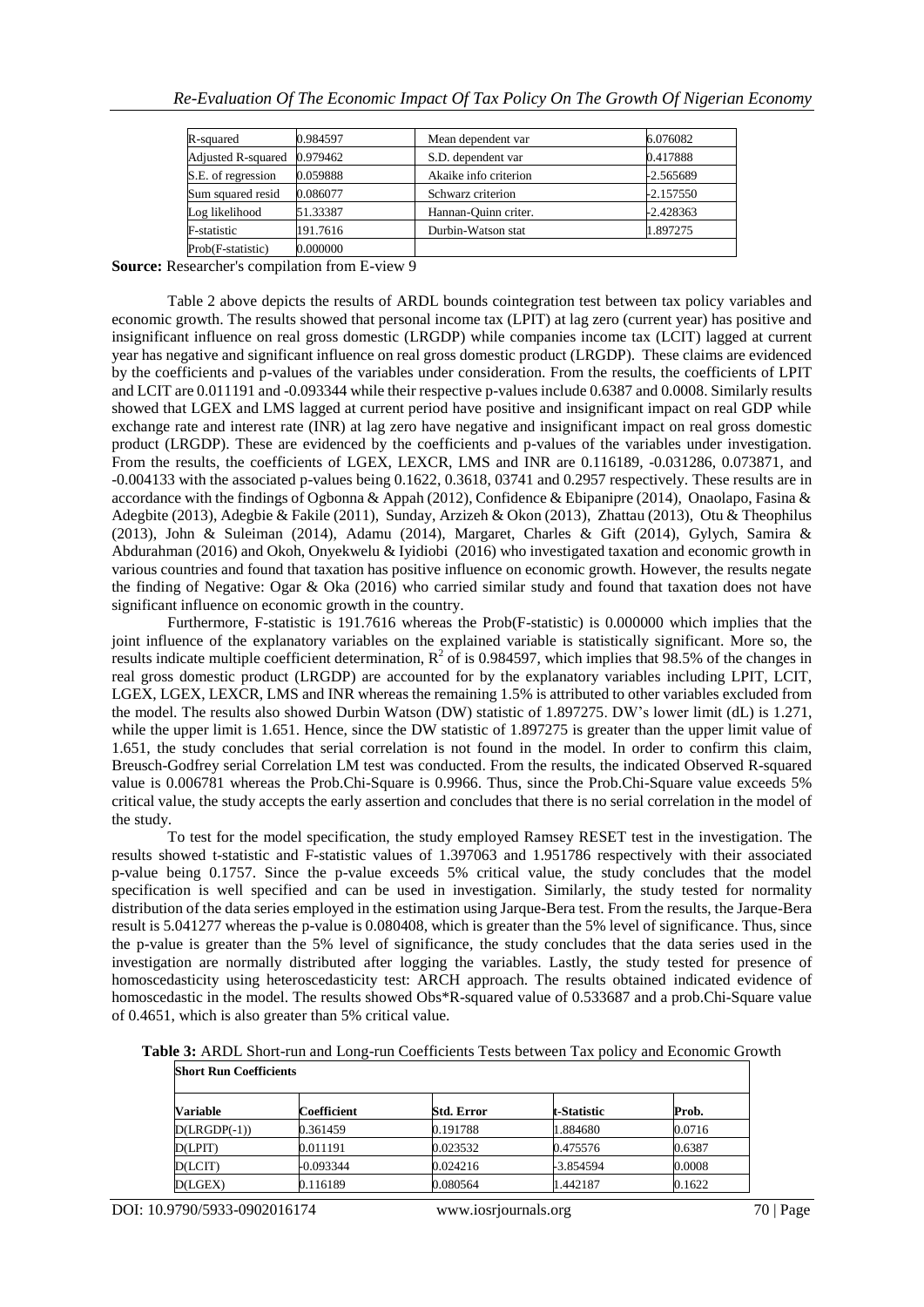| D(LEXCR)                     | -0.031286                                                                                                               | 0.033654   | $-0.929625$ | 0.3618 |
|------------------------------|-------------------------------------------------------------------------------------------------------------------------|------------|-------------|--------|
| D(LMS)                       | 0.073871                                                                                                                | 0.081560   | 0.905729    | 0.3741 |
| D(INR)                       | -0.004133                                                                                                               | 0.003866   | -1.069095   | 0.2957 |
| ECT                          | -0.437033                                                                                                               | 0.169571   | -2.577288   | 0.0165 |
| <b>Long Run Coefficients</b> | Cointeq = LRGDP - $(0.0256*LPIT -0.2136*LCIT + 0.2659*LGEX -0.0716$<br>*LEXCR + $0.1690$ *LMS - $0.0095$ *INR + 4.3958) |            |             |        |
|                              |                                                                                                                         |            |             |        |
| <b>Variable</b>              | Coefficient                                                                                                             | Std. Error | t-Statistic | Prob.  |
| LPIT                         | 0.025607                                                                                                                | 0.057734   | 0.443542    | 0.6613 |
| LCIT                         | -0.213586                                                                                                               | 0.099590   | -2.144653   | 0.0423 |
| LGEX                         | 0.265858                                                                                                                | 0.229461   | 1.158623    | 0.2580 |
| <b>LEXCR</b>                 | -0.071587                                                                                                               | 0.074212   | $-0.964634$ | 0.3443 |
| <b>LMS</b>                   | 0.169029                                                                                                                | 0.146852   | 1.151018    | 0.2611 |
| <b>INR</b>                   | -0.009457                                                                                                               | 0.010685   | -0.885073   | 0.3849 |
| $\mathbf C$                  | 4.395811                                                                                                                | 0.261244   | 16.826472   | 0.0000 |

**Source:** Researcher's compilation from E-view 9

Table 3 above showed the results of ARDL long-run and short-run coefficients tests between tax policy variables and economic growth. The results indicate one (1) cointegrating equation among the variables. Since at least one cointegrating equation is found among the variables; it implies that long run relationship exist among the variables indicating LRGDP, LPIT, LCIT, LGEX, LEXCR, LMS and INR. This claim is evidenced by the p-values of the variables. From the results, the p-values of LRGDP, LPIT, LCIT, LGEX, LEXCR, LMS and INR are 0.66113, 0.0423, 0.2580, 0.3443, 0.2611 and 0.3849 respectively at 5% level of significance. More so, the results showed evidence of short run relationship among the variables. This is indicated by the ECT p-value of 0.0165 which is less than 5% critical value.

The result of ECT indicates that the a priori expectation is met and that the stability condition required in conducting an investigation of this type is satisfied. The result showed that the desired signs for each of the equation are achieved in each of the estimation. Hence, the ECT is significant, fractional and negative which is the necessary condition for accepting the estimation results of this nature. From the estimation results, the coefficient of ECT is -0.437033 while the p-value is 0.0165, which implies that the speed of adjustment from short-run disequilibrium towards long-run relationship annually is 43.7%.

#### **4.3 Pairwise Granger Causality test**

The Pairwise Granger Causality test is employed to test for causality direction between tax policy and economic growth in Nigeria. The results of the test are illustrated in table 4 below.

|                                    | <b>Table 4:</b> Pairwise Granger Causality test |                    |        |  |  |  |  |
|------------------------------------|-------------------------------------------------|--------------------|--------|--|--|--|--|
| <b>Null Hypothesis:</b>            | Obs                                             | <b>F-Statistic</b> | Prob.  |  |  |  |  |
| LPIT does not Granger Cause LRGDP  | 33                                              | 3.43139            | 0.0465 |  |  |  |  |
| LRGDP does not Granger Cause LPIT  |                                                 | 0.14361            | 0.8669 |  |  |  |  |
|                                    |                                                 |                    |        |  |  |  |  |
| LCIT does not Granger Cause LRGDP  | 33                                              | 4.92939            | 0.0147 |  |  |  |  |
| LRGDP does not Granger Cause LCIT  |                                                 | 2.72958            | 0.0826 |  |  |  |  |
| LGEX does not Granger Cause LRGDP  | 33                                              | 2.13183            | 0.1375 |  |  |  |  |
| LRGDP does not Granger Cause LGEX  |                                                 | 1.24585            | 0.3032 |  |  |  |  |
| LEXCR does not Granger Cause LRGDP | 33                                              | 1.43866            | 0.2542 |  |  |  |  |
| LRGDP does not Granger Cause LEXCR |                                                 | 0.06261            | 0.9394 |  |  |  |  |
| LMS does not Granger Cause LRGDP   | 33                                              | 3.94741            | 0.0309 |  |  |  |  |
| LRGDP does not Granger Cause LMS   |                                                 | 0.20541            | 0.8155 |  |  |  |  |
| INR does not Granger Cause LRGDP   | 33                                              | 0.02893            | 0.9715 |  |  |  |  |
| LRGDP does not Granger Cause INR   |                                                 | 0.73308            | 0.4894 |  |  |  |  |
| LCIT does not Granger Cause LPIT   | 33                                              | 2.05207            | 0.1474 |  |  |  |  |
| LPIT does not Granger Cause LCIT   |                                                 | 2.42999            | 0.1064 |  |  |  |  |
| LGEX does not Granger Cause LPIT   | 33                                              | 3.43902            | 0.0462 |  |  |  |  |
| LPIT does not Granger Cause LGEX   |                                                 | 0.09199            | 0.9124 |  |  |  |  |
| LEXCR does not Granger Cause LPIT  | 33                                              | 3.90812            | 0.0318 |  |  |  |  |
| LPIT does not Granger Cause LEXCR  |                                                 | 0.45802            | 0.6372 |  |  |  |  |
| LMS does not Granger Cause LPIT    | 33                                              | 1.22454            | 0.3092 |  |  |  |  |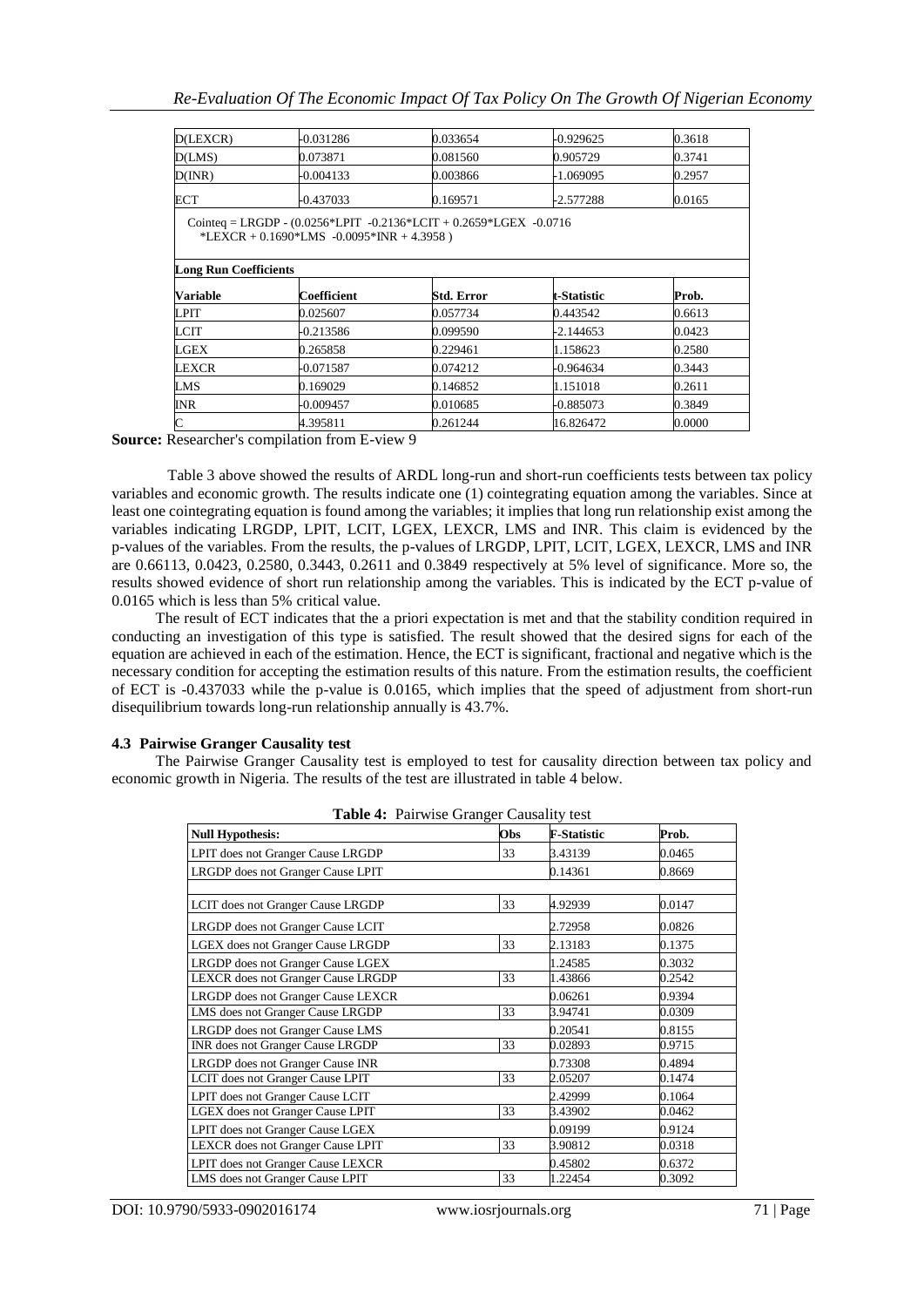| LPIT does not Granger Cause LMS         |    | 5.16307 | 0.0123 |
|-----------------------------------------|----|---------|--------|
| INR does not Granger Cause LPIT         | 33 | 0.40679 | 0.6697 |
| LPIT does not Granger Cause INR         |    | 0.92663 | 0.4077 |
| LGEX does not Granger Cause LCIT        | 33 | 10.1572 | 0.0005 |
| LCIT does not Granger Cause LGEX        |    | 0.11049 | 0.8958 |
| LEXCR does not Granger Cause LCIT       | 33 | 1.40778 | 0.2615 |
| LCIT does not Granger Cause LEXCR       |    | 0.04696 | 0.9542 |
| LMS does not Granger Cause LCIT         | 33 | 5.75596 | 0.0081 |
| LCIT does not Granger Cause LMS         |    | 1.29950 | 0.2886 |
| INR does not Granger Cause LCIT         | 33 | 1.72277 | 0.1970 |
| LCIT does not Granger Cause INR         |    | 0.64160 | 0.5340 |
| LEXCR does not Granger Cause LGEX       | 33 | 9.10757 | 0.0009 |
| LGEX does not Granger Cause LEXCR       |    | 0.47054 | 0.6295 |
| LMS does not Granger Cause LGEX         | 33 | 1.65075 | 0.2100 |
| <b>LGEX</b> does not Granger Cause LMS  |    | 4.31680 | 0.0232 |
| INR does not Granger Cause LGEX         | 33 | 2.24621 | 0.1245 |
| LGEX does not Granger Cause INR         |    | 1.48985 | 0.2427 |
| LMS does not Granger Cause LEXCR        | 33 | 0.75601 | 0.4789 |
| <b>LEXCR</b> does not Granger Cause LMS |    | 2.49734 | 0.1005 |
| INR does not Granger Cause LEXCR        | 33 | 7.24715 | 0.0029 |
| LEXCR does not Granger Cause INR        |    | 1.57562 | 0.2247 |
| INR does not Granger Cause LMS          | 33 | 1.57078 | 0.2257 |
| LMS does not Granger Cause INR          |    | 0.86462 | 0.4322 |
|                                         |    |         |        |

**Source:** Researcher's compilation from E-view 9

The table 4 above revealed the results of Pairwise Granger causality test between tax policy and economic growth. In the estimation, the results indicate that personal income tax (LPIT), companies income tax (LCIT) and broad money supply (LMS) have unidirectional relationship with real gross domestic product (LRGDP) with causality runs from personal income tax (LPIT), companies income tax (LCIT) and broad money supply (LMS) to real gross domestic product (LRGDP). This claim is demonstrated by the p-value of the causality that runs from LPIT, LCIT and LMS to LRGDP in Nigeria. From the results, the p-values of the causalities are 0.0465, 0.0147 and 0.0309 respectively with each p-value is less than 5% level of significance. In other hand, the results also showed that government expenditure (LGEX), exchange rate (LEXCR) and interest rate (INR) do not have causality with real GDP in Nigeria. These claims are evidenced by the respective p-values of the causalities of the variables to real GDP as estimated in the study. From the results, the p-values of the causalities of the variables to RGDP are 0.1375, 0.2542 and 0.9715; each of which is greater than 5% level of significance. The above results imply that personal income tax, companies income tax and broad money supply have significant influences on the growth of the Nigerian economy while other variables do not.

## **4.4 Policy Implications of the Results**

This study is an investigation of the impact of tax policy on economic growth in Nigeria for the period 1981-2015. From the results of the ARDL short run and long run coefficients test, the results showed both short run and long run relationships among the variables under consideration. Similarly, the results of the ARDL bounds cointegration test indicated that personal income tax (LPIT) has positive and insignificant impact on real GDP in Nigeria while companies income tax (LCIT) has negative and significant impact on real GDP in Nigeria. Hence, it is estimated on the average, that 1% rise in personal income tax will increase real GDP of Nigeria by 0.011191 units while 1% increase in the companies income tax will results to 0.093344 units decrease in real GDP in the economy. Furthermore, the results indicated that government expenditure (LGEX) and broad money supply (LMS) have positive and insignificant impact on real GDP in Nigeria. Thus, it is estimated on average, that 1% increases in LGEX and LMS will raise real GDP by 0.116189 and 0.073871 units respectively. The results also showed that exchange rate (LEXCR) and interest rate (INR) have negative and insignificant impact on real gross domestic product (LRGDP) in the economy. Hence, the study estimated that 1% rises in LEXCR and INR will decrease real GDP in the Nigerian economy by 0.031286 and 0.004133 units respectively.

lastly, the results of the Pairwise Granger causality test showed that personal income tax (LPIT), companies income tax (LCIT) and broad money supply (LMS) have unidirectional relationship with real GDP with causality runs from LPIT, LCIT and LMS to RGDP whereas no causality is found between LRGDP and LGEX, LEXCR and INR. These results imply that any government economic policy that increases taxation will lead to significant increases in real GDP in Nigeria. However, other variables have no causation with the real GDP in the Nigerian economy.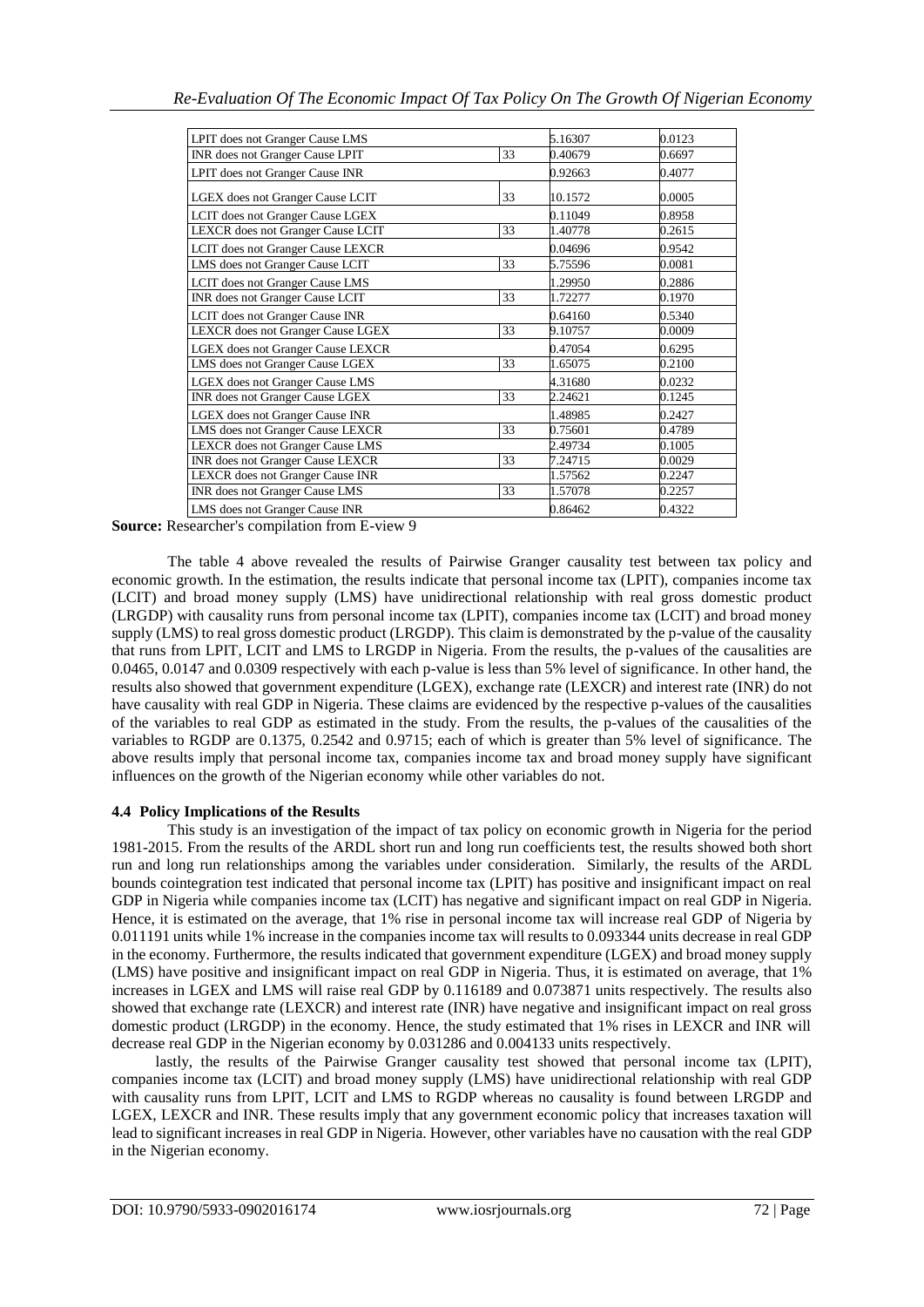#### **V. Conclusion And Recommendations**

This study investigated the impact of tax policy on economic growth in Nigeria for the period 1981-2015. Auto Regressive Distributed Lag (ARDL) bounds cointegration test and its associated ARDL short run and long run coefficients test and Pairwise Granger causality technique were employed in the analysis. The variables employed in the investigation include real gross domestic product (LRGDP), personal income tax (LPIT), companies income tax (LCIT), government expenditure (LGEX), exchange rate (LEXCR), broad money supply (LMS) and interest rate (INR). Stationarity test was conducted through the application of the Augmented Dickey-Fuller (ADF) unit root test. The results indicated that all the variables except INR were non-stationary at level; however, all the variables became stationary after first differencing at 5% level of significance. The results of the ARDL bounds cointegration test revealed that both long run and short run relationships exist among the variables under consideration.

Furthermore, the results indicated that personal income tax (LPIT) has positive and insignificant impact on real GDP in Nigeria while companies income tax (LCIT) has negative and significant impact on real GDP in Nigeria. It also showed that government expenditure (LGEX) and broad money supply (LMS) have positive and insignificant impact on real GDP in Nigeria while exchange rate (LEXCR) and interest rate (INR) have negative and insignificant impact on real gross domestic product (LRGDP) in the economy. Finally, the Pairwise Granger causality test demonstrated that personal income tax (LPIT), companies income tax (LCIT) and broad money supply (LMS) have unidirectional relationship with real GDP with causality runs from LPIT, LCIT and LMS to RGDP whereas no causality is found between LRGDP and LGEX, LEXCR and INR. These results imply that any government economic policy that attempts to raise personal income tax and broad money supply by 1% will lead to increase in economic growth of Nigeria while any economic policy that increases companies income tax by 1% will results to a decrease in the economic growth of Nigeria. Thus, the study recommends that government should employ personal income tax in generating more revenues required to activate economic activities and promote economic growth of the country more than it uses companies income tax as that will lead to improvement in economic growth and hence, bring in improved standard of living of the citizens in the country. More so, government should engage more on monetary expansion policy in order to accelerate economic growth of the country. This is because; the approach if efficiently done will ensure more investments, and more consumption demand by the consumers and investors thereby resulting to increase in the employment level and output level of the nation.

#### **References**

- [1]. Adamu, S. (2014). The impact of tax incentives on economic growth and industrial development in Nigeria. International Journal of Advanced Studies in Economics and Public Sector Management, 2(1), 74-85.
- [2]. Adegbie, F. & Fakile, A. S. (2011). Petroleum profit tax and Nigeria economic development. International Journal of Research in Computer Application & Management, 1(1),11-18.
- [3]. Adudu, S. A. & Ojonye, M. S. (2015). The impact of tax policy on economic growth in Nigeria. Journal of Economics and Sustainable Development, 6(8), 124- 129.
- [4]. Afuberoh, D. & Okoye, E. (2014). The impact of taxation on revenue generation in Nigeria: A study of federal capital territory and selected states. International Journal of Public Administration and Management Research, 2(2), 22-47.
- [5]. Akintoye, I. R. & Tashie, G. A. (2013). The Effect of tax compliance on economic growth and development in Nigeria, West-Africa. British Journal of Arts and Social Sciences, 11(II), 222-231.
- [6]. Akwe, J. A. (2014). Impact of non-oil tax revenue on economic growth: The Nigerian perspective. International Journal of Finance and Accounting, 3(5): 303-309.
- [7]. Anyanfo, A.M.O. (1996). Public finance in a developing economy: The Nigerian case. Department of banking and finance, university of Nigeria, Enugu campus. Enugu.
- [8]. Bhartia, H. L. (2009). Public finance. 14th Edn., Vikas Publishing House PVT Ltd, New Delhi.
- [9]. Confidence, J. I. & Ebipanipre, G. M. (2014). Taxation as an instrument of economic growth: The Nigerian perspective. Information and Knowledge Management, 4(12), 49-53.
- [10]. Cornelius, M. O., Ogar, A. & Oka, F. A. (2016). The impact of tax revenue on economic growth: Evidence from Nigeria. IOSR Journal of Economics and Finance, 7(1), 32-38.
- [11]. Dada, M. A., Oyeneye, T. & Dahn, H. F. (2014). Tax revenue shocks and economic growth in Nigeria. International Journal of Economics, Finance and Management, 3(2), 59-70.
- [12]. Ebiringa, O.T. & Emeh, Y. (2012). Analysis of tax formation and impact on economic growth in Nigeria. International Journal of Accounting and Financial Reporting, 2(2), 367-385.
- [13]. Gylych, J., Samira, A. &Abdurahman, I. (2016). The impact of tax reforms and economic growth of Nigeria. The Empirical Economics Letters, 15(5), 436-443.
- [14]. Harris, R. & R. Sollis, (2003). Applied time series modeling and forecasting. West Sussex:Wiley.
- [15]. John, C. O. & Suleiman, A.S. (2014). Value added tax and economic growth in Nigeria. European Journal of Accounting Auditing and Finance Research, 2(8), 62-69.
- [16]. Matthew, A. A. (2014). The impact of tax revenue on Nigerian economy: Case of federal board of Inland Revenue. Journal of Policy and Development Studies, 9(1), 109-121.
- [17]. Margaret, N. O., Charles, O. N. & Gift, N. K. (2014). Taxation and economic growth in Nigeria: A granger causality approach. International Journal of Research in Management, Science & Technology, 2(3), 64-80.
- [18]. Nwadialor, E. & Ekezie, C. A. (2016). Effect of tax policy on economic growth in Nigeria. International Journal of Business Administration, 7(1), 50-58.